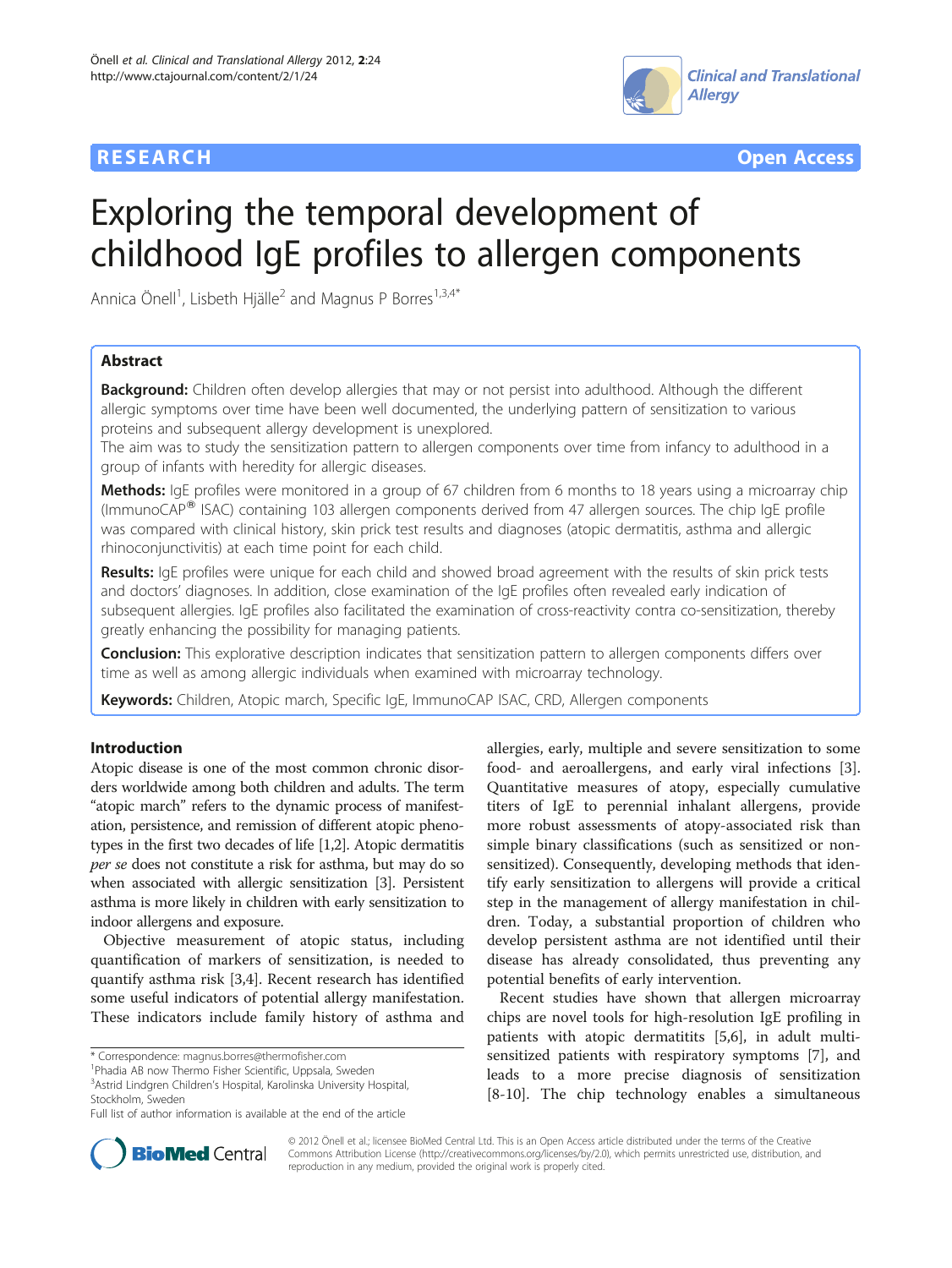<span id="page-1-0"></span>determination of specific IgE against multiple allergens, using a minimal amount of serum [\[8,11\]](#page-4-0). Pediatric array studies have shown that cross-reacting pollen allergens are absent in the first years of life [[12\]](#page-4-0) and that multisensitization towards certain furry animal components are associated with increased bronchial inflammation in severe asthmatic children [[13\]](#page-4-0).

The aim of this study was to describe explorative the IgE profiles to allergen components in a group of infants over time.

# Methods

### Study population

Pregnant women (n = 67) in Linköping, Sweden were invited to participate [[14\]](#page-5-0). The babies were classified into two groups: double heredity ( $n = 46$ ) and no family history of atopic disease  $(n = 21)$ . Double heredity was defined as atopic disease either in both parents or in one parent and one sibling.

A clinical examination was done, and a history was obtained regarding symptoms of allergies at 3, 6, 9, and 18 months of age, [[14](#page-5-0)] at 6 years of age [[15](#page-5-0)] and at 18 years of age [\[16](#page-5-0)]. The physical examination focused on symptoms of allergy. Venous blood was sampled, SPTs were performed and questionnaires were used at each occasion. In total, 64 children completed the study, out of which 49 were venipunctured at the last checkup. The study was approved by the regional ethics committee at Linköping University (# 03694).

# Physical examination

Atopic dermatitis was defined as proposed by Hanifin and Raijka [[17\]](#page-5-0) with the use of the modified criteria for young infants [\[18](#page-5-0)] and according to the SCORAD index [[19\]](#page-5-0). For children under 18 years of age, asthma was defined as three or more episodes of bronchial obstruction verified by a physician [[20\]](#page-5-0). At 18 years of age, asthma was defined according to the changes in the spirometric results in the exercise provocation [[16\]](#page-5-0).

Allergic rhinoconjunctivitis was defined as rhinitis or conjunctivitis appearing after exposure to a particular allergen and without any infection. The diagnosis was based on a history of relevant symptoms (itching in eyes or nose, tearing, eye redness, runny nose, sneezing and nasal obstruction) having occurred at least twice during the previous two years.

The clinical diagnosis of atopic dermatitis, asthma, and allergic rhinoconjunctivitis was made when children were 1.5, 6, and 18 years of age. The classification was based on physical examination and questionnaires. SPTs were performed with the following allergens; egg, milk, fish animal epithelia, birch, timothy grass, mugwort, house dust mite, Alternaria and Cladosporium described in detail elsewhere  $[14-16]$  $[14-16]$  $[14-16]$  $[14-16]$  $[14-16]$ .

#### Circulating IgE antibodies

Sera were analyzed using the ImmunoCAP ISAC 103 microarray chip, (Thermo Fisher Scientific, Vienna). It contains 103 allergen components derived from 47 allergen sources and used by allergy specialists and immunologists as a complement to other established diagnostic tests [\[21,22\]](#page-5-0). The testing procedure was carried out according to the manufacturer's instructions for use. The IgE results were reported in ISAC Standardized Units (ISU). The ISAC measurement range is 0.3 – 100 ISU. For each individual a descriptive analysis of data was carried out where each ISAC IgE response was compared with the patient's clinical history, doctor's diagnosis, and SPT at each time point.

# Results

Overall the clinical history and the ISAC IgE responses were in broad agreement. Of 82 triggering allergens causing symptoms as defined by doctors diagnosis, 76 (93%) were identified by the ISAC chip. An overview of the sensitization profile in the study group is presented in Figure 1. For each individual, sensitization to a given allergen was compared with any clinical reaction at the same or at a later time episode. For this purpose, a sensitization to a given allergen was only counted once per individual. Among the younger children, 6 to 18 months old, the top 3 most prevalent sensitizing allergen was hen's egg (14%), followed by cow's milk (11%), and peanut (6%). The most common egg components were Gal d 1 and 2 ( $n = 9$ ). The most common milk allergen was Bos d 8, which usually occurred with concomitant sensitization to several other milk components ( $n = 7$ ). The 4 subjects with IgE antibodies (hereafter, abs) to peanut components all revealed concomitant sensitization to Ara h 1, 2, and 3. Among the older children, 6 or 18 years old, the top 3 most prevalent

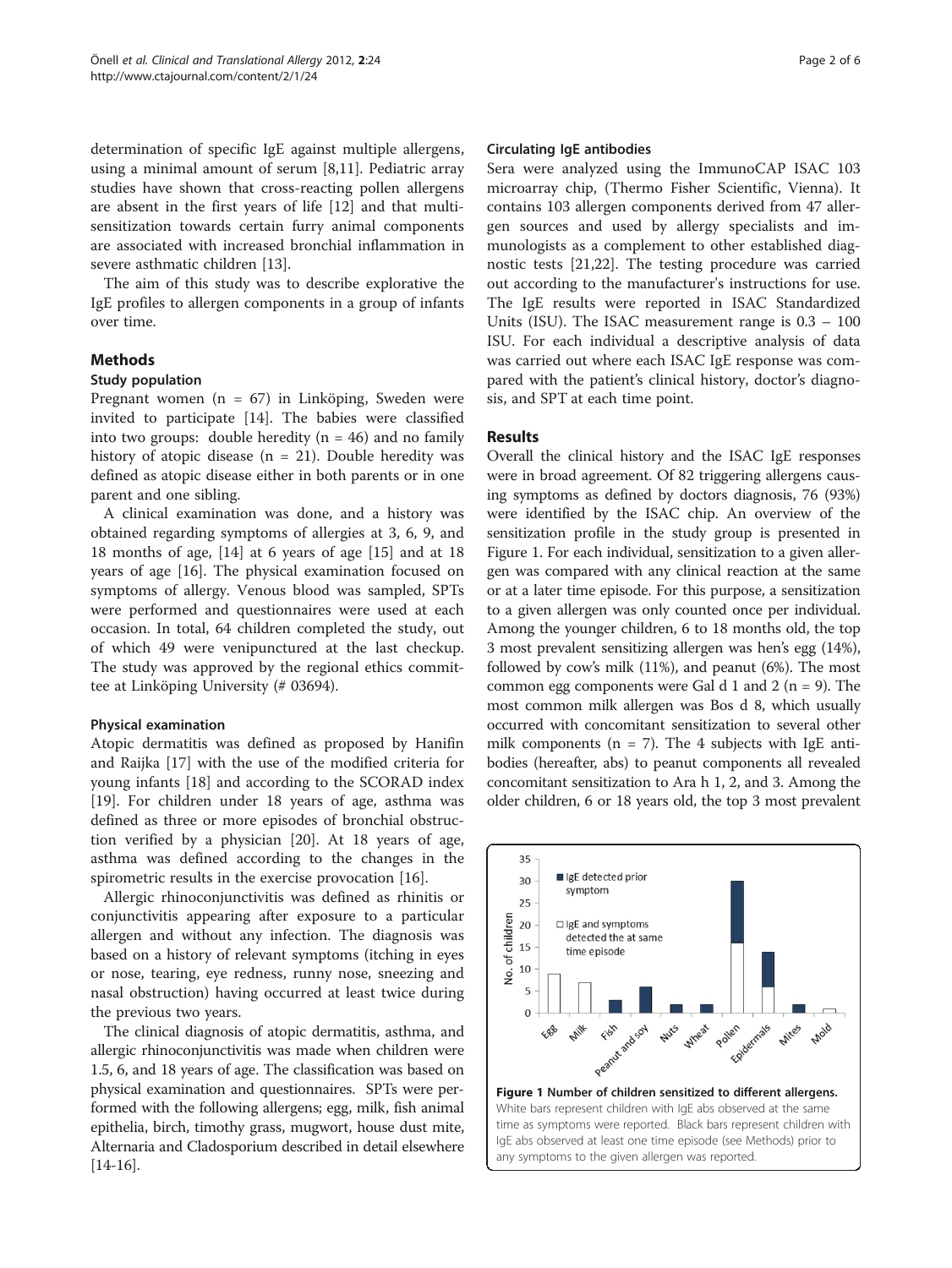sensitizing allergens were timothy (42%), birch (28%), and cat (22%). IgE abs to Phl p 1 to 5 were observed in 27 out of 64 children. Bet v 1 was the most prevalent component for birch  $(n = 18)$ , and it always occurred with concomitant sensitization to several other PR-10 allergens from nuts and fruits. Bet v 1 was the most frequent PR-10 protein, followed by Cor a 1.0401, Mal d 1, Pru p 1, Ara h 8, Gly m 4, in descending order. The major cat allergen Fel d 1 was the most common cat component ( $n = 14$ ). In young children, the most prevalent cross-reacting allergen group was serum albumin ( $n = 7$ , 14%). However, only three of the 1.5 year old children, and not always the same individuals as the seven 6 – 18 year old ones, displayed IgE to serum albumin. Conversely, PR-10 proteins were the most prevalent crossreacting allergens among the older children ( $n = 18$ , 28%), while PR-10 sensitization was absent in 6 to 9 month old children. No detectable IgE abs was found to lipid transfer proteins or cross-reactive carbohydrate determinants (CCD). Profilin abs were detected only in 18-year-old subjects ( $n = 5$ ). Tropomyosin abs were detected in two children at 1.5 year of age, one of them remained sensitized at 6 years of age, but none at 18 years age.

Overall the performance and quality of the ISAC results were acceptable for all patients and components except for rAsp f 1, nBos d 8 and nBos d lactoferrin, where assay backgrounds below < 1 ISU were registered for 20-25% of the measurements. Hence only responses  $\geq 1$  ISU were taken into consideration in the data analysis.

All children revealed unique IgE sensitization "fingerprints" over time. No child was similar to another even though they presented similar symptomatology. Four subgroups of patients with common features were identified based on the sensitisation pattern over time, see below. Eleven children were excluded from this subgroup classification due to missing time episode samples.

# Early multiple food and aeroallergen sensitized group (Early multi)

Ten children (19%) revealed IgE ab binding to egg and milk early in life (< 1.5 years), sometimes with parallel sensitization to fish or storage proteins from soy, peanut, or tree nuts. As these children aged (*i.e.*, became  $>1.5$ years old), sensitization to aeroallergens such as pollen, animal dander, or mites, became prevalent, whereas milk and egg sensitization usually declined and vanished over time. All clinically diagnosed allergies in this group were confirmed by the chip results. All 10 children in this group revealed unique IgE profiles (e.g., see Additional file [1\)](#page-4-0). By resolving co-sensitization for cross-reactivity and by identifying unexpected triggers prior to symptom development, the ISAC chip provided valuable information in 8 out of 10 children in the multi-sensitized group.

## Late sensitized group (Late IgE)

Twenty individuals (38%) did not reveal any sensitization to egg, milk, fish, soy, wheat or peanut early in life, but developed IgE abs to aeroallergens (pollen, mites, cat, or dog) later in life (at 6 years or older), with or without cross-reacting food allergens like PR-10 proteins. All diagnosed allergies were detected by the ISAC chip, except for 3 patients with SPT confirmed egg allergy. All 20 children in this group revealed unique IgE profiles (Additional file [2\)](#page-4-0). Nine of 20 children showed relatively simple IgE profiles, with only one or two species-specific allergens (typically mono-sensitized to birch, grass, or cat). The remaining 11 children displayed a multisensitized IgE profile, involving cross-reacting allergens (often PR-10 proteins) with concomitant sensitization to at least 2 species-specific components. For these more complex, multi-sensitized children the ISAC results gave new, relevant information not easily available from SPT or case histories.

# Early food sensitized group (F)

Two children (4%) displayed a low-level response (< 2 ISU) to one of the egg components before 1.5 years of age, without developing any sensitization to aeroallergens later in life. The diagnosed egg allergy was confirmed by the chip for both children. In this case, the ISAC results did not add new, relevant information relative to traditional diagnostic methods. This group of patient was not studied further due to the limited number of individuals.

#### Non-sensitized group (No IgE)

Twenty-one children (40%) did not reveal any IgE ab response. In this group of patients the ISAC chip missed two children with diagnosed egg allergy and confirming egg SPT, and one child with diagnosed cat and dog allergy and confirming SPT. Of these 21 children, only eight were diagnosed at least once with atopic dermatitis, asthma, or rhinoconjunctivitis during the 18 year follow-up. The ISAC results did not add new, relevant information relative to traditional diagnostic methods, except for delivering a rapid and reliable answer that the child is non-sensitized to a broad spectrum of allergens.

## Sensitization pattern versus clinical diagnosis

Children in the early multiple food and aeroallergen sensitized (Early Multi) group were more likely to have atopic dermatitis compared to those who later were sensitized (Late A) and non-sensitized at all ages (Figure [2\)](#page-3-0). Early multi-sensitized children also developed allergic rhinoconjunctivitis at an earlier age compared to those who were only aeroallergen sensitized. The percentage of children who developed asthma did not differ between these two groups. Half of the children who were only sensitized to an aeroallergen also had non-IgE mediated atopic dermatitis.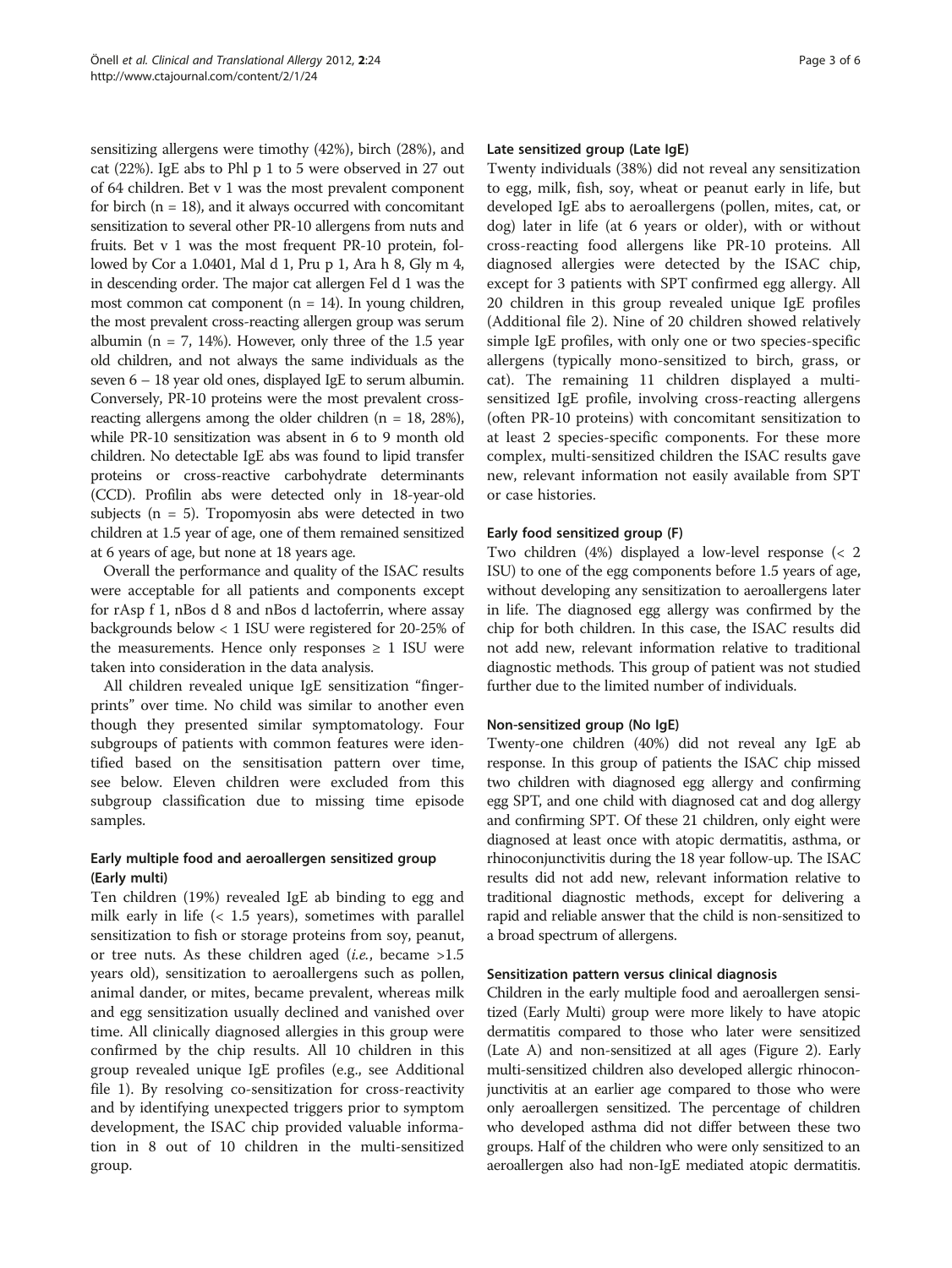<span id="page-3-0"></span>



Children who were not sensitized were unlikely to have atopic dermatitis, asthma, or allergic rhinoconjunctivitis (range 0-14%).

The worst possible case scenario was for a subject to accumulate three diagnoses at each of the three time intervals, adding up to a maximum of nine diagnoses. The early multi-sensitized group accumulated a mean number of 5.3 diagnoses, the group with late sensitization a mean of 3.8 diagnoses, and the non-IgE group a mean of 0.7 diagnoses.

#### Molecular spreading over time

A number of offending allergens were identified with IgE ab responses prior to any reported clinical reactions to that allergen (Figure [1](#page-1-0)). We registered 22 observations with detectable IgE abs, with at least two consecutive time episodes, following the actual time episode to a given allergen source (Figure 3). In 19 of these 22 observations, an initial phase with an increasing number of



sensitizing components was observed, typically with increasing IgE levels.

#### **Discussion**

We describe in this explorative study that sensitization to allergen components in allergic children increase over time. Based on these findings, we hypothesize that sensitization profiling provides additional information regarding early identification, cross-reactivity, co-sensitization and unexpected triggers in allergic children.

The ISAC results in this study confirm that egg and milk were the most common sensitizing allergens among young children, while aeroallergen components from birch, grass, and cat were the most prevalent allergens among older children. Interestingly, serum albumin (SA) was the most common cross-reacting allergen among young children in our study. SA sensitization was always accompanied by IgE abs to several milk components, indicating that the SA sensitization in young children originates from the bovine SA, Bos d 6, present in milk. Melioli et. al. [[12](#page-4-0)] reported PR-10 proteins to be the most prevalent crossreacting protein among ten to eighteen years-old Italian children. Our results confirm that PR-10 proteins are the most prevalent cross-reacting allergens also in children from Sweden. In our population cross-reacting proteins like profilin and LTPs were absent in contrast to children from the Mediterranean area.

Two children with egg allergy and one with pet allergy were not detected with the ISAC chip. One reason could be that the test results are semiquantative compared to ImmunoCAP technology. If the recent ISAC chip with 112 components had been used, these children might have been detected as this chip has improved sensitivity.

The ISAC results showed good agreement with SPT and subsequent doctor's diagnoses for each patient. In addition to confirming known allergies, the ISAC chip added previously unknown but relevant information in 8 of 10 children with multiple food and aeroallergen sensitization, and in 9 out of 20 children multisensitized to aeroallergens. The added information usually concerned resolving cross-reactivity from cosensitization. This information was not easily extracted from data based on SPT and/or clinical history. These results are in agreement with previous studies that have shown the ISAC chip is especially useful in resolving IgE profiles in multi-sensitized patients, and also adds additional patient management value in about 30% of patients visiting allergy specialist clinics [\[23](#page-5-0)-[25\]](#page-5-0).

However, sensitization is not always accompanied with relevant allergic symptoms. Therefore only a thorough medical evaluation by a clinician can diagnose an allergy.

Interestingly, all individuals displayed unique IgE sensitization "fingerprints". The individual fingerprints were also unique over time but we identified four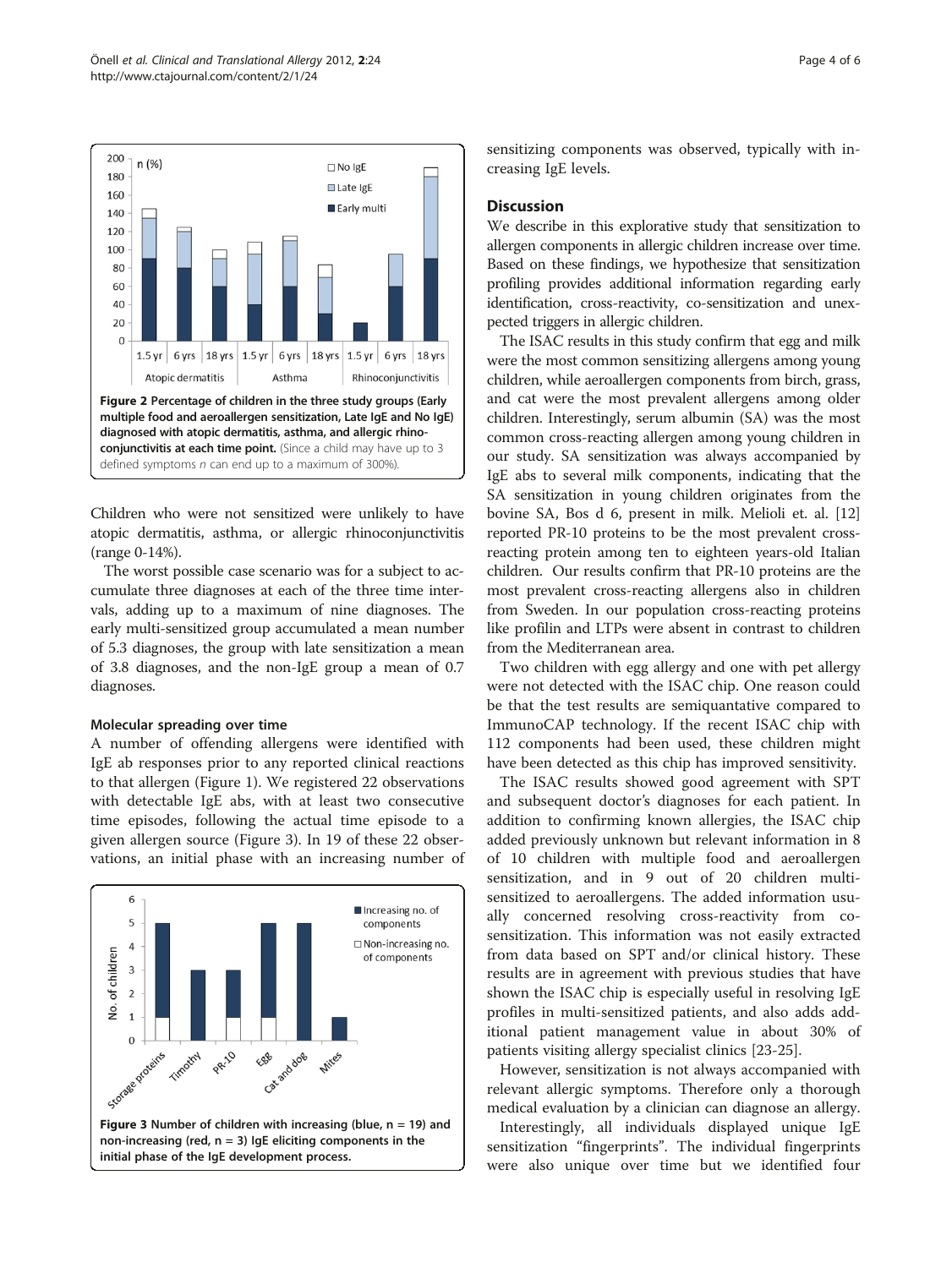<span id="page-4-0"></span>subgroups with common IgE profile trends. Simpson et al have described that IgE antibody responses do not reflect a single phenotype of atopy, but a rather multiple different atopic vulnerabilities [\[26](#page-5-0)]. Only one of these atopic classes (multiple early atopic vulnerability) predicts asthma. We could not confirm this with our equivalent FA group, maybe due to limited sample size. However, we found that our equivalent group to multiple early atopic vulnerability developed allergic rhinoconjunctivitis early in life.

One interesting observation in this study was that we could document an increasing number of sensitizing components, often with concurrently increasing IgE levels in 19 of 22 evaluated children. Interestingly, the IgE abs were typically detected long before any clinical reactions were reported.

A major drawback with this study was the long sampling intervals, precluded monitoring the IgE production development phase in detail. A study design using a higher sampling frequency is needed in order to explore the precise developmental stages of allergies relative to IgE profiles. The strength of this study is the long follow-up period where allergy development up to young adulthood could be followed in all of the included infants.

Our results demonstrate that the allergen micro-array chip is a promising tool in allergy diagnostics, especially for multi-sensitized children with severe asthma and eczema. Based on our findings of this explorative study, we hypothesize that each child with an IgE mediated allergic disease develops its own unique allergic component "fingerprint" over time. With the component results available at the time of the medical examinations in the study, we speculate that the patient management would have been different for some of the children in this cohort. Further, a better understanding of the underlying causes of the symptoms would have been possible for many of the more complex, high risk children.

# Additional files

[Additional file 1:](http://www.biomedcentral.com/content/supplementary/2045-7022-2-24-S1.docx) Representative patient case with early multiple food and aeroallergens.

[Additional file 2:](http://www.biomedcentral.com/content/supplementary/2045-7022-2-24-S2.docx) Representative patient case with late sensitization.

#### Abbreviations

IgE: Immunoglobulin E; kUA/L: Kilounits of allergen-specific IgE per liter; SPT: Skin prick test; Abs: Antibodies; ISAC: Immunosolid-phase allergen chip; ISU: ISAC standardized units; FEV1: Forced expiratory volume in one second; CCD: Cross-reactive carbohydrate; CRD: Component Resolved Diagnosis; ARC: Allergic rhinoconjunctivitis; MA: Molecular allergology; SA: Serum albumins.

#### Competing interests

Annica Önell and Magnus Borres are employed by Thermo Fisher Scientific, Uppsala, Sweden. Lisbeth Hjälle declares that she has no competing interests.

#### Authors' contributions

MB carried out the majority of the examinations except the 18 year follow up and drafted the manuscript. LH carried out the majority of cohort laboratory work and AÖ carried out ImmunoCAP ISAC analyses, the data analysis and drafted the manuscript. All authors read and approved the final manuscript.

#### Authors' information

MP Borres, MD, has been responsible for this cohort from the beginning to the 18 year follow up and carried out the majority of the examinations. L Hjalle has been participating in the planning, collection of the data during the entire period and carried out the majority of laboratory work. A Onell has been responsible for the ImmunoCAP ISAC analyses and the data analysis. All three has written the manuscript together.

#### Acknowledgements

This study was supported by the Swedish Research Council (#7510), the National Foundation for the National Heart and Lung Association, the National Swedish Association for the Prevention of Asthma and Allergy, the Swedish Medical Society and the Karl Jeppsson Foundation. Phadia AB, Uppsala, Sweden provided the ImmunCAP ISAC chips. Dr Kristina Irander is specially thanked as well as nurses Lena Lindell and Nina Timelin, Linköping, Sweden.

#### Author details

<sup>1</sup>Phadia AB now Thermo Fisher Scientific, Uppsala, Sweden. <sup>2</sup>Department of Clinical and Experimental Medicine, Linköping University, Linköping, Sweden. 3 Astrid Lindgren Children's Hospital, Karolinska University Hospital, Stockholm, Sweden. <sup>4</sup>Institute for Clinical Sciences, Sahlgrenska Academy of Göteborg University, Göteborg, Sweden.

#### Received: 5 October 2012 Accepted: 7 December 2012 Published: 19 December 2012

#### References

- 1. Illi S, von Mutius E, Lau S, Nickel R, Grüber C, Niggemann B, Wahn U: Multicenter allergy study group. The natural course of atopic dermatitis from birth to age 7 years and the association with asthma. J Allergy Clin Immunol 2004, 113:925–931.
- 2. Allen KJ, Dharmage SC: The role of food allergy in the atopic march. Clin Exp Allergy 2010, 40:1439–1441.
- 3. Sly PD, Boner AL, Björkstén B, et al: Early identification of atopy in the prediction of persistent asthma in children. Lancet 2008, 372:1100–1106.
- Lowe AJ, Hosking CS, Bennett CM, et al: Skin prick test can identify eczematous infants at risk of asthma and allergic rhinitis. Clin Exp Allergy 2007, 37:1624–1631.
- 5. Ott H, Fölster-Holst R, Mark HF, Baron JM: Allergen microarrays: a novel tool for high-resolution IgE profiling in adults with atopic dermatitis. Eur J Dermatol 2010, 20:1–8.
- 6. Mari A, Scala E, Alessandri C: The IgE-microarray testing in atopic dermatitis: a suitable modern tool for the immunological and clinical phenotyping of the disease. Curr Opin Allergy Clin Immunol 2011, 11:438–444.
- 7. Melioli G, Bonifazi F, Bonini S, et al: The ImmunoCAP ISAC molecular allergology approach in adult multi-sensitized Italian patients with respiratory symptoms. Clin Bioche 2011, 44:1005–1011.
- 8. Sanz M, Blázquez A, Garcia B: Microarray of allergenic component-based diagnosis in food allergy. Curr Opin Allergy Clin Immunol 2011, 11:204–209.
- 9. Borres MP, Ebisawa M, Eigenmann PA: Use of allergen components begins a new era in pediatric allergology. Pediatr Allergy Immunol 2011, 22:454–461.
- 10. Sastre J: Molecular diagnosis in allergy. Clin Exp Allergy 2010, 40:1442–1460.
- 11. Shreffler WG: Microarrayed recombinant allergens for diagnostic testing. J Allergy Clin Immunol 2011, 127:843–849.
- 12. Melioli G, Marcomini L, Agazzi A, et al: The IgE repertoire in children and adolescents resolved at component level: a cross-sectional study. Pediatr Allergy Immunol 2011, 24:1005–1016.
- 13. Nordlund B, Konradsen JR, Kull I, Borres MP, Onell A, Hedlin G, Gronlund H: IgE antibodies to animal-derived lipocalin, kallikrein and secretoglobin are markers of bronchial inflammation in severe childhood asthma. Allergy 2012, 67:661–669.